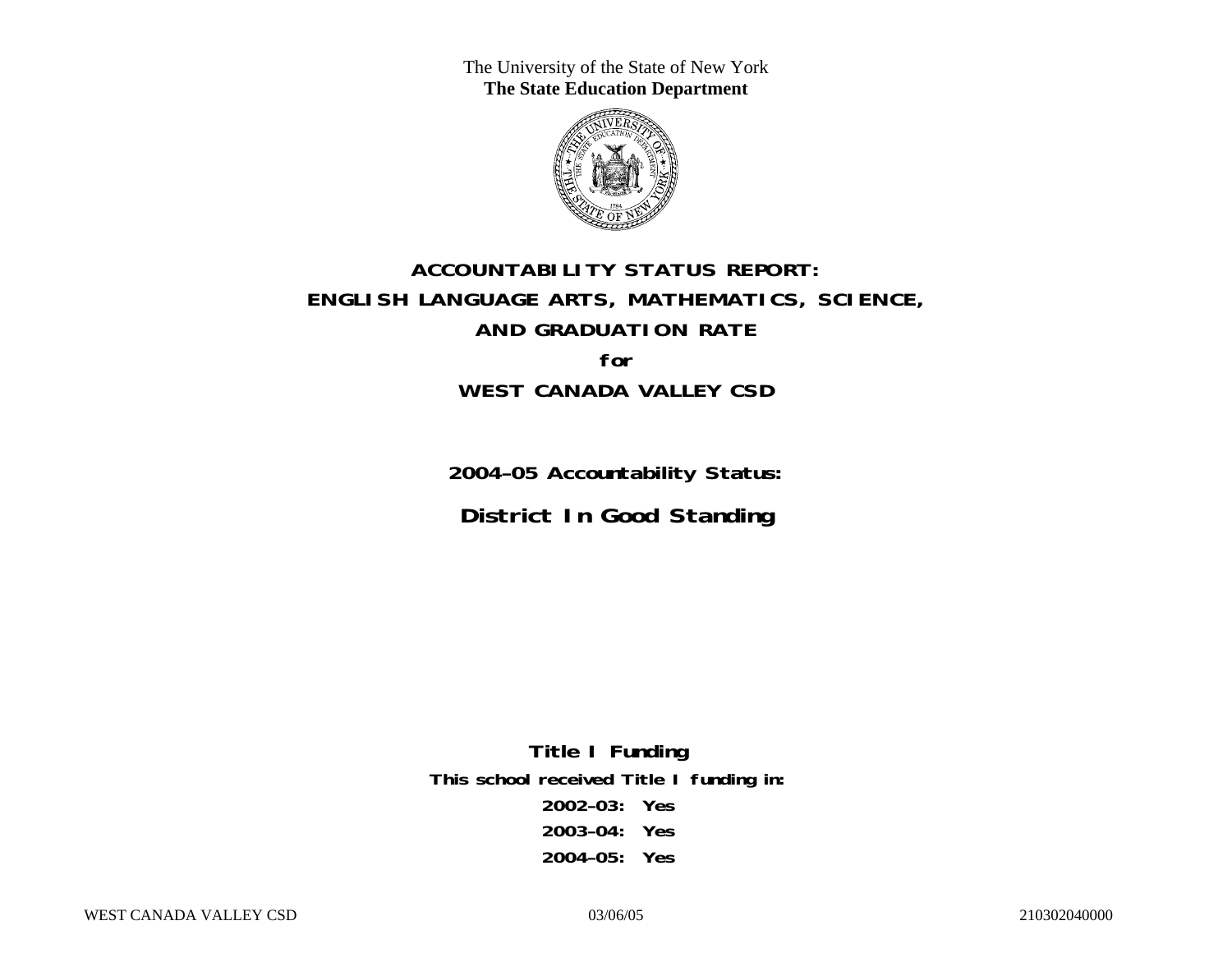### **District Accountability Status Categories**

The list below defines the district status categories of New York State's district accountability system, which is divided into a Federal Title I component and a State component. A district that does not receive Title I funding in a school year does not have a federal status in that year. Consequences for districts not in good standing can be found at: **http://www.emsc.nysed.gov/nyc/DINI/DINI2004-05.shtml**. To be removed from any improvement status, a district must make Adequate Yearly Progress (AYP) at an applicable grade level in the subject area for which it was identified for two consecutive years.

**District in Good Standing:** A district is considered to be in good standing if it has not been identified as a District in Need of Improvement, Requiring Corrective Action, Planning for Restructuring, or Requiring Academic Progress.

**District Requiring Academic Progress:** Under the State component of New York's accountability system, a district that misses making AYP at every applicable grade level in a subject area for two consecutive years is considered a District Requiring Academic Progress (Year 1) for the following year. In each succeeding year that the school fails to make AYP, the year designation is incremented by one.

**District in Need of Improvement (Year 1):** A district that misses making AYP at every applicable grade level in the same subject area for two consecutive years while receiving Title I funds is considered a District in Need of Improvement (Year 1) for the following year.

**District in Need of Improvement (Year 2):** A District in Need of Improvement (Year 1) that misses making AYP at every applicable grade level in the subject area for which it was identified while receiving Title I funds is considered a District in Need of Improvement (Year 2) for the following year.

**District Requiring Corrective Action:** A District in Need of Improvement (Year 2) that misses making AYP at every applicable grade level in the subject area for which it was

identified while receiving Title I funds is considered a District Requiring Corrective Action for the following year.

**District Planning for Restructuring:** A District Requiring Corrective Action that misses making AYP at every applicable grade level in the subject area for which it was identified while receiving Title I funds is considered a District Planning for Restructuring for the following year.

**District Restructuring:** A District Planning for Restructuring that misses making AYP at every applicable grade level in the subject area for which it was identified while receiving Title I funds is considered a District Restructuring for the following year.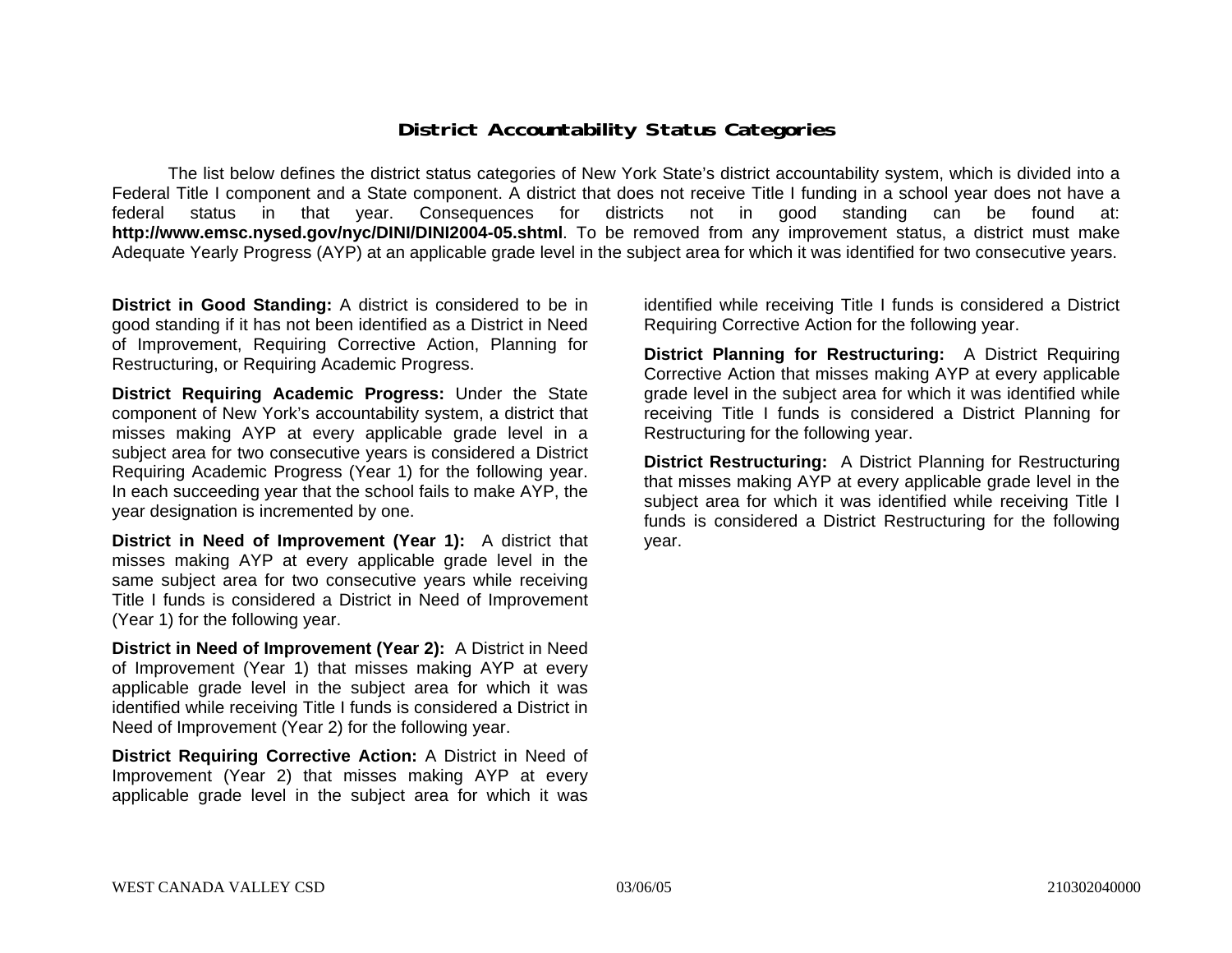### **Elementary-Level English Language Arts**

Definitions of terms, such as Performance Index and Effective Annual Measurable Objective (AMO), are in the glossary, which is the last page of this report.

#### **For a school or a district to make Adequate Yearly Progress (AYP) in 2003–04, every accountability group must make.**

**For an accountability group to make AYP in 2003–04, it must** 

- 1. meet the 95 percent participation requirement (*2003–04 Participation*), *and*
- 2. *either* meet its Effective AMO *or* make safe harbor (*2003–04 Performance* and *Standards*).

To meet the participation requirement, 95 percent of the grade 4 enrollment in each accountability group with 40 or more students must

be tested. To meet the Effective AMO, the Performance Index for each group with 30 or more continuously enrolled students must equal or exceed the Effective AMO. To make safe harbor, the Performance Index of each of these groups must equal or exceed its ELA safe harbor target *and* the group must meet the elementary-level science qualification for safe harbor. (See the elementary-level science page of this report for further information on meeting the science qualification for safe harbor.)

*ELA Safe Harbor Targets:* The elementary-level 2003–04 ELA Safe Harbor Target is calculated by using the following equation: 2002–03 PI + (200 – the 2002–03 PI) <sup>×</sup> 0.10. The 2004–05 ELA Safe Harbor Target is calculated by using the following equation: 2003–04 PI + (200 – the 2003–04 PI)  $\times$  0.10. The 2004–05 target is provided for groups whose PI was below the Effective AMO in 2003–04.

|                                   |                       | 2003-04 Participation*             |                                                         | 2003-04 Performance** |                  | 2003-04 Standards                   |                                                           |                                                       | 2004-05                                           |
|-----------------------------------|-----------------------|------------------------------------|---------------------------------------------------------|-----------------------|------------------|-------------------------------------|-----------------------------------------------------------|-------------------------------------------------------|---------------------------------------------------|
| <b>Accountability Group</b>       | Grade 4<br>Enrollment | Percent of<br>Enrollment<br>Tested | Count of<br>Continuously<br>Enrolled<br><b>Students</b> | Performance<br>Index  | Effective<br>AMO | <b>ELA Safe</b><br>Harbor<br>Target | Met the<br>Science<br>Qualification<br>for Safe<br>Harbor | <b>Made</b><br>AYP in<br><b>ELA in</b><br>$2003 - 04$ | <b>ELA Safe</b><br><b>Harbor</b><br><b>Target</b> |
| <b>All Students</b>               | 74                    | 100%                               | 74                                                      | 158                   | 112              |                                     |                                                           | <b>YES</b>                                            |                                                   |
| <b>Students with Disabilities</b> | 10                    |                                    | 10                                                      |                       |                  |                                     |                                                           |                                                       |                                                   |
| American Indian/Alaskan Native    |                       |                                    |                                                         |                       |                  |                                     |                                                           |                                                       |                                                   |
| Black                             |                       |                                    |                                                         |                       |                  |                                     |                                                           |                                                       |                                                   |
| Hispanic                          |                       |                                    |                                                         |                       |                  |                                     |                                                           |                                                       |                                                   |
| Asian or Pacific Islander         |                       |                                    |                                                         |                       |                  |                                     |                                                           |                                                       |                                                   |
| White                             | 74                    | 100%                               | 74                                                      | 158                   | 112              |                                     |                                                           | <b>YES</b>                                            |                                                   |
| <b>Limited English Proficient</b> | $\overline{2}$        |                                    | $\overline{2}$                                          |                       |                  |                                     |                                                           |                                                       |                                                   |
| Economically Disadvantaged        | 20                    |                                    | 20                                                      |                       |                  |                                     |                                                           |                                                       |                                                   |
| <b>Final AYP Determination</b>    |                       |                                    |                                                         |                       |                  |                                     |                                                           | <b>YES</b>                                            |                                                   |

\*Students who were excused from testing for medical reasons are not included in the enrollment count. If the participation rate of an accountability group fell below 95 percent in 2003–04, the enrollment shown is the sum of 2002–03 and 2003–04 enrollments and the percent tested is the weighted average of the participation rates over those two years. \*\*For schools with fewer than 30 continuously enrolled tested students in 2003–04, data for 2002–03 and 2003–04 were combined to determine counts and PIs.

\*\*\*Groups with a "\*\*\*" are not required to meet the science qualification for safe harbor to make safe harbor in English and mathematics because fewer than 30 students in the group were administered the science test.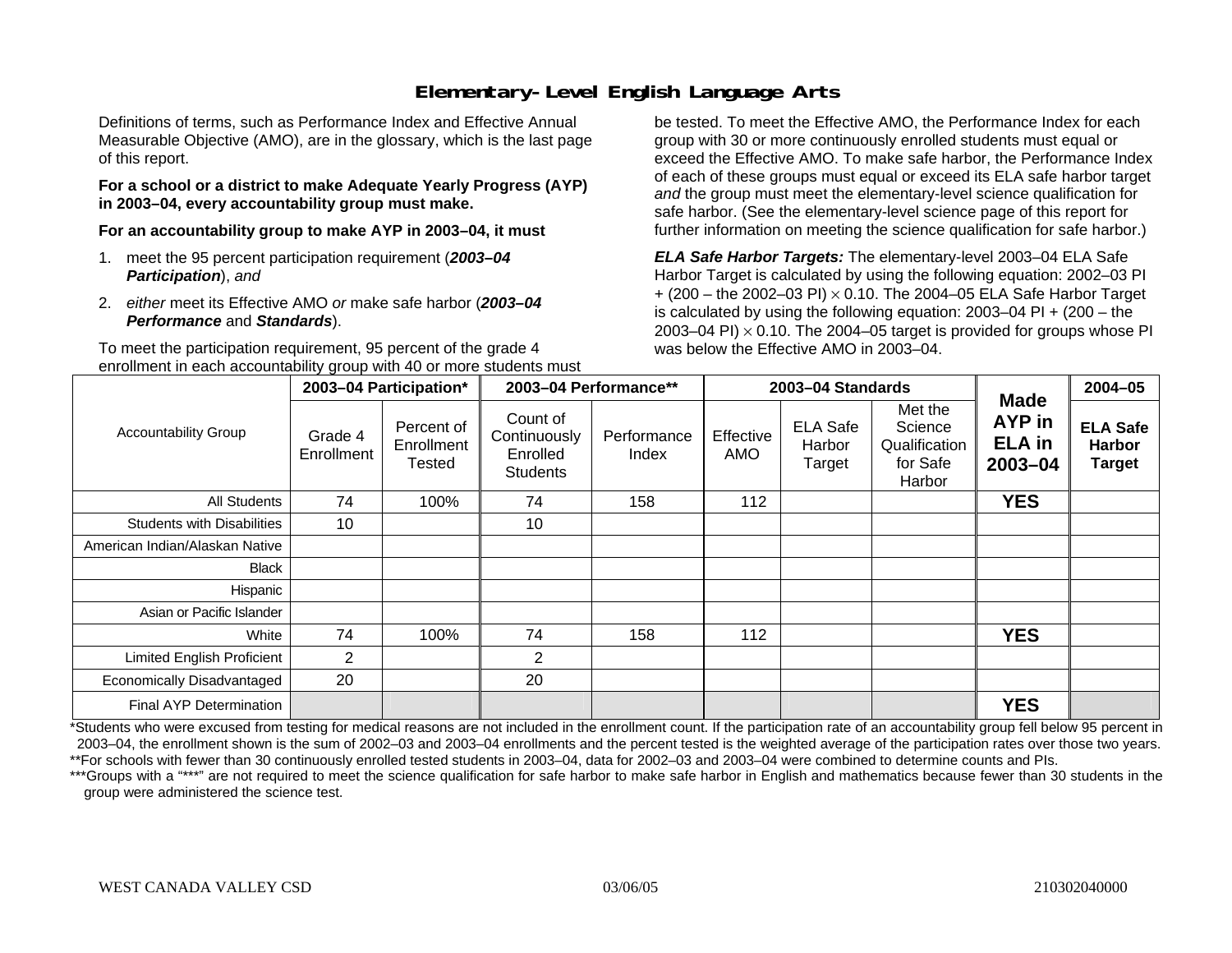### **Elementary-Level Mathematics**

Definitions of terms, such as Performance Index and Effective Annual Measurable Objective (AMO), are in the glossary, which is the last page of this report.

**For a school or a district to make Adequate Yearly Progress (AYP) in 2003–04, every accountability group must make AYP.** 

**For an accountability group to make AYP in 2003–04, it must** 

- 1. meet the 95 percent participation requirement (*2003–04 Participation*), *and*
- 2. *either* meet its Effective AMO *or* make safe harbor (*2003–04 Performance* and *Standards*).

To meet the participation requirement, 95 percent of the grade 4 enrollment in each accountability group with 40 or more students must be tested. To meet the Effective AMO, the Performance Index for each group with 30 or more continuously enrolled students must equal or exceed the Effective AMO. To make safe harbor, the Performance Index of each of these groups must equal or exceed its math safe harbor target *and* the group must meet the elementary-level science qualification for safe harbor. (See the elementary-level science page of this report for further information on meeting the science qualification for safe harbor.)

*Math Safe Harbor Targets:* The elementary-level 2003–04 Math Safe Harbor Target is calculated by using the following equation: 2002–03 PI + (200 – the 2002–03 PI) <sup>×</sup> 0.10. The 2004–05 Math Safe Harbor Target is calculated by using the following equation: 2003–04 PI + (200 – the 2003–04 PI)  $\times$  0.10. The 2004–05 target is provided for groups whose PI was below the Effective AMO in 2003–04.

|                                   |                       | 2003-04 Participation*             |                                                         | 2003-04 Performance** |                  | 2003-04 Standards             |                                                           | <b>Made</b>                      | 2004-05                                            |
|-----------------------------------|-----------------------|------------------------------------|---------------------------------------------------------|-----------------------|------------------|-------------------------------|-----------------------------------------------------------|----------------------------------|----------------------------------------------------|
| <b>Accountability Group</b>       | Grade 4<br>Enrollment | Percent of<br>Enrollment<br>Tested | Count of<br>Continuously<br>Enrolled<br><b>Students</b> | Performance<br>Index  | Effective<br>AMO | Math Safe<br>Harbor<br>Target | Met the<br>Science<br>Qualification<br>for Safe<br>Harbor | AYP in<br>Math in<br>$2003 - 04$ | <b>Math Safe</b><br><b>Harbor</b><br><b>Target</b> |
| All Students                      | 74                    | 100%                               | 73                                                      | 184                   | 125              |                               |                                                           | <b>YES</b>                       |                                                    |
| <b>Students with Disabilities</b> | 10                    |                                    | 10                                                      |                       |                  |                               |                                                           |                                  |                                                    |
| American Indian/Alaskan Native    |                       |                                    |                                                         |                       |                  |                               |                                                           |                                  |                                                    |
| <b>Black</b>                      |                       |                                    |                                                         |                       |                  |                               |                                                           |                                  |                                                    |
| Hispanic                          |                       |                                    |                                                         |                       |                  |                               |                                                           |                                  |                                                    |
| Asian or Pacific Islander         |                       |                                    |                                                         |                       |                  |                               |                                                           |                                  |                                                    |
| White                             | 74                    | 100%                               | 73                                                      | 184                   | 125              |                               |                                                           | <b>YES</b>                       |                                                    |
| <b>Limited English Proficient</b> | $\overline{2}$        |                                    | 2                                                       |                       |                  |                               |                                                           |                                  |                                                    |
| Economically Disadvantaged        | 20                    |                                    | 20                                                      |                       |                  |                               |                                                           |                                  |                                                    |
| Final AYP Determination           |                       |                                    |                                                         |                       |                  |                               |                                                           | <b>YES</b>                       |                                                    |

\*Students who were excused from testing for medical reasons are not included in the enrollment count. If the participation rate of an accountability group fell below 95 percent in 2003–04, the enrollment shown is the sum of 2002–03 and 2003–04 enrollments and the percent tested is the weighted average of the participation rates over those two years.

\*\*For schools with fewer than 30 continuously enrolled tested students in 2003–04, data for 2002–03 and 2003–04 were combined to determine counts and PIs.

\*\*\*Groups with a "\*\*\*" are not required to meet the science qualification for safe harbor to make safe harbor in English and mathematics because fewer than 30 students in the group were administered the science test.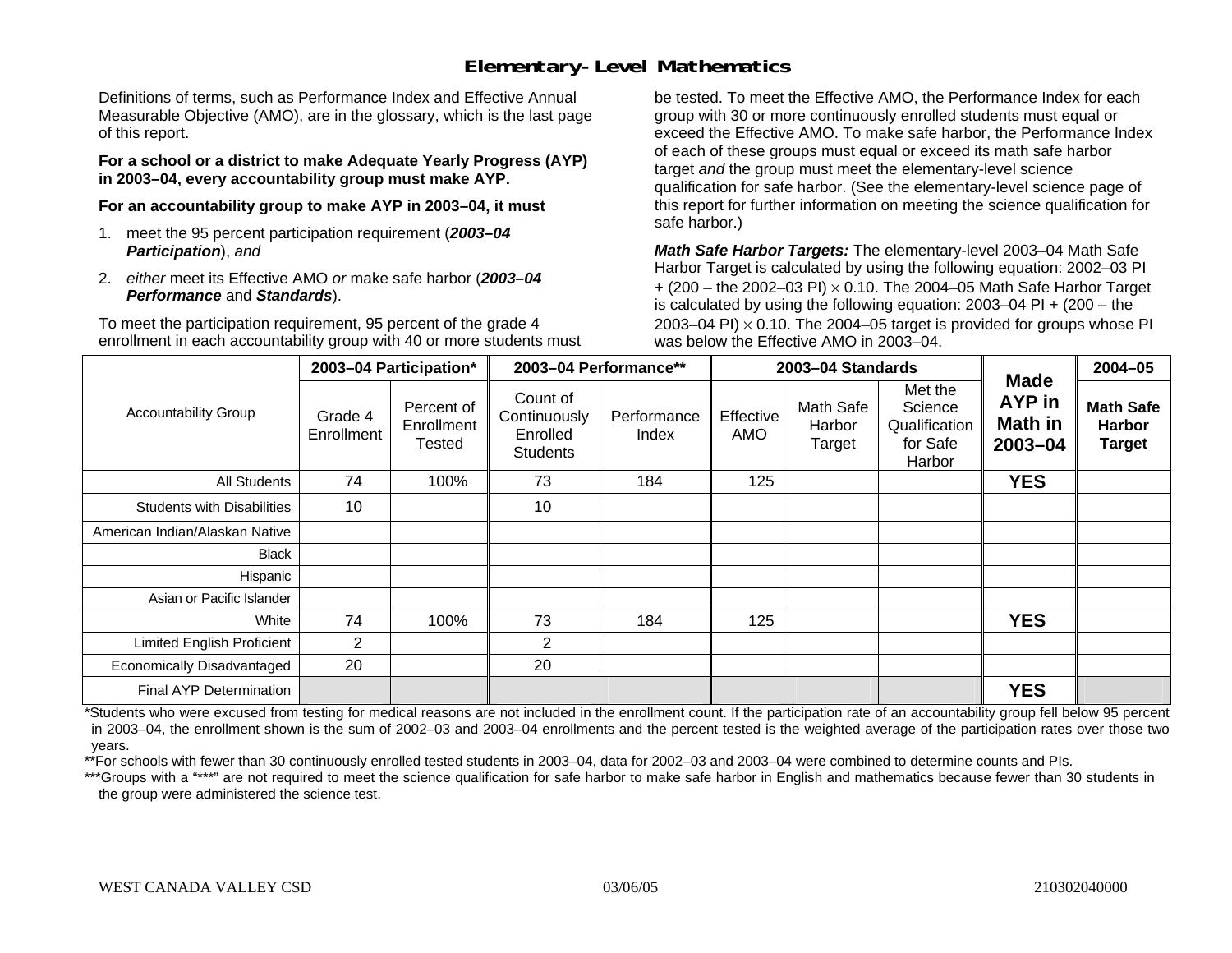### **Elementary-Level Science**

Definitions of terms, such as Progress Target and Adequate Yearly Progress (AYP), are in the glossary, which is the last page of this report.

*Made AYP in Science in 2003–04:* For a school or a district to make AYP in science, the Performance Index (PI) for the "All Students" group must equal or exceed the State Science Standard or the Science Progress Target.

*State Designated Level (SDL):* The score that students taking the elementary-level science test in 2002–03 must have equaled or exceeded on the written portion of the test to have met the State Science Standard.

*Qualification for Safe Harbor in Elementary-Level ELA and Math:* For an accountability group to be considered Qualified for Safe Harbor in Elementary-Level ELA and Math, the PI must equal or exceed the State Science Standard or the Science Progress Target in elementarylevel science for that group. Groups with fewer than 30 students tested in elementary-level science are not subject to this qualification criterion.

*Science Progress Targets:* The elementary-level 2003–04 Science Progress Target is calculated by multiplying the 2002–03 Percent At or Above SDL by two and then adding one point. The 2004–05 Science Progress Target is calculated by adding one point to the 2003–04 PI. The 2004–05 target is provided for groups whose PI was below the State Science Standard in 2003–04.

|                                   |                                                         | 2003-04 Performance* |                                     | 2003-04 Standards             |                                             | 2003-04                                                                 | $2004 - 05$                   |
|-----------------------------------|---------------------------------------------------------|----------------------|-------------------------------------|-------------------------------|---------------------------------------------|-------------------------------------------------------------------------|-------------------------------|
| <b>Accountability Group</b>       | Count of<br>Continuously<br>Enrolled<br><b>Students</b> | Performance<br>Index | <b>State</b><br>Science<br>Standard | Science<br>Progress<br>Target | <b>Made AYP</b><br>in Science<br>in 2003-04 | Qualified for<br>Safe Harbor in<br>Elementary-<br>Level ELA and<br>Math | Science<br>Progress<br>Target |
| All Students                      | 73                                                      | 193                  | 100                                 |                               | <b>YES</b>                                  | <b>YES</b>                                                              |                               |
| <b>Students with Disabilities</b> | 9                                                       |                      |                                     |                               |                                             |                                                                         |                               |
| American Indian/Alaskan Native    |                                                         |                      |                                     |                               |                                             |                                                                         |                               |
| <b>Black</b>                      |                                                         |                      |                                     |                               |                                             |                                                                         |                               |
| Hispanic                          |                                                         |                      |                                     |                               |                                             |                                                                         |                               |
| Asian or Pacific Islander         |                                                         |                      |                                     |                               |                                             |                                                                         |                               |
| White                             | 73                                                      | 193                  | 100                                 |                               |                                             | <b>YES</b>                                                              |                               |
| Limited English Proficient        | 2                                                       |                      |                                     |                               |                                             |                                                                         |                               |
| Economically Disadvantaged        | 20                                                      |                      |                                     |                               |                                             |                                                                         |                               |
| Final AYP Determination           |                                                         |                      |                                     |                               | <b>YES</b>                                  |                                                                         |                               |

\*For schools with fewer than 30 continuously enrolled students in 2003–04, data for 2002–03 and 2003–04 were combined to determine counts and Performance Indices.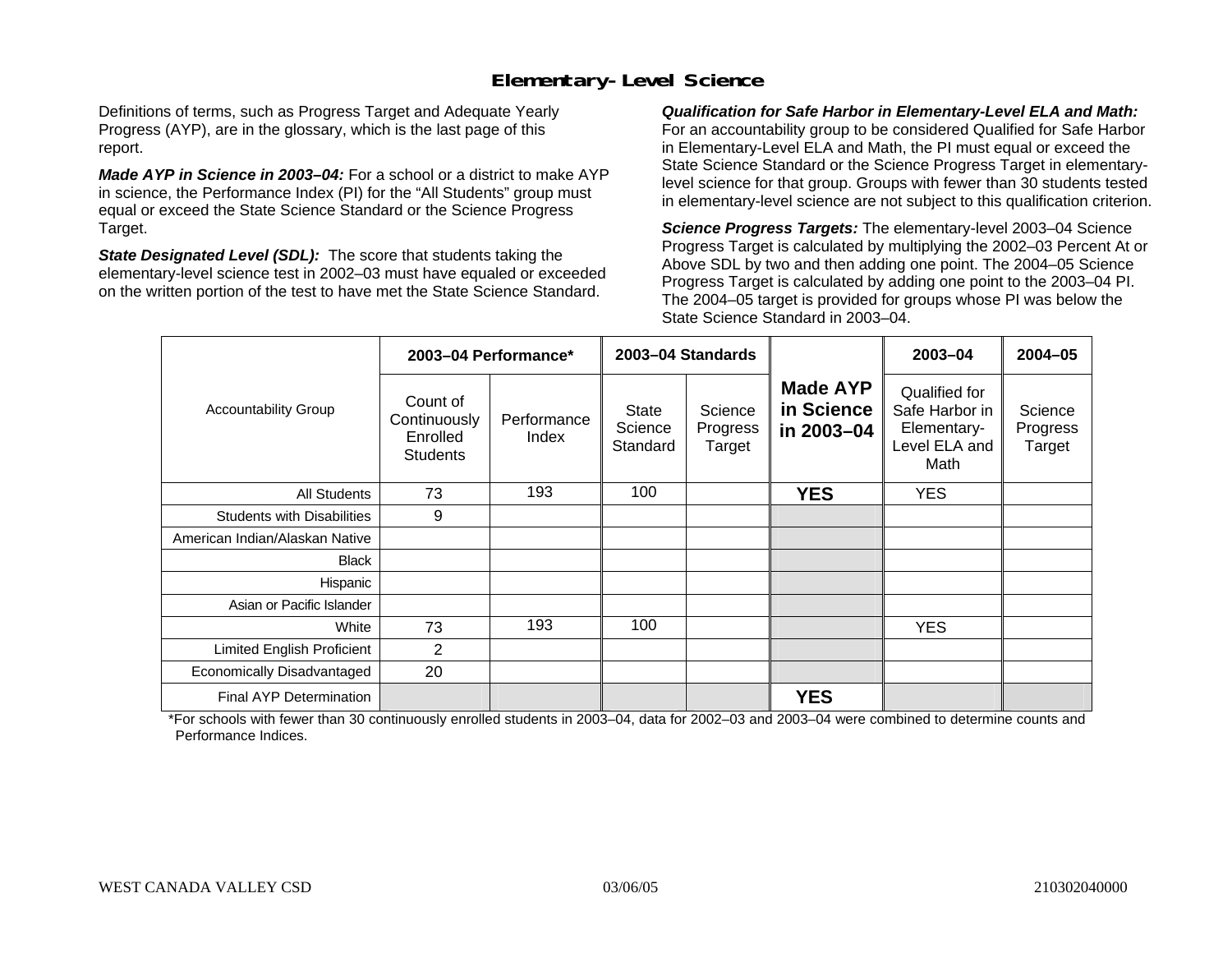## **Middle-Level English Language Arts**

Definitions of terms, such as Performance Index and Effective Annual Measurable Objective (AMO), are in the glossary, which is the last page of this report.

#### **For a school or a district to make Adequate Yearly Progress (AYP) in 2003–04, every accountability group must make AYP.**

**For an accountability group to make AYP in 2003–04, it must** 

- 1. meet the 95 percent participation requirement (*2003–04 Participation*), *and*
- 2. *either* meet its Effective AMO *or* make safe harbor (*2003–04 Performance* and *Standards*).

To meet the participation requirement, 95 percent of the grade 8 enrollment in each accountability group with 40 or more students must be tested. To meet the Effective AMO, the Performance Index for each group with 30 or more continuously enrolled students must equal or exceed the Effective AMO. To make safe harbor, the Performance Index of each of these groups must equal or exceed its ELA safe harbor target *and* the group must meet the middle-level science qualification for safe harbor. (See the middle-level science page of this report for further information on meeting the science qualification for safe harbor.)

*ELA Safe Harbor Targets:* The middle-level 2003–04 ELA Safe Harbor Target is calculated by using the following equation: 2002–03 PI + (200 – the 2002–03 PI)  $\times$  0.10. The 2004–05 ELA Safe Harbor Target is calculated by using the following equation:  $2003-04$  PI +  $(200 -$ the 2003–04 PI)  $\times$  0.10. The 2004–05 target is provided for groups whose PI was below the Effective AMO in 2003–04.

|                                   |                       | 2003-04 Participation*             |                                                         | 2003-04 Performance** |                  | 2003-04 Standards                   |                                                           | <b>Made</b>                                   | 2004-05                                           |
|-----------------------------------|-----------------------|------------------------------------|---------------------------------------------------------|-----------------------|------------------|-------------------------------------|-----------------------------------------------------------|-----------------------------------------------|---------------------------------------------------|
| <b>Accountability Group</b>       | Grade 8<br>Enrollment | Percent of<br>Enrollment<br>Tested | Count of<br>Continuously<br>Enrolled<br><b>Students</b> | Performance<br>Index  | Effective<br>AMO | <b>ELA Safe</b><br>Harbor<br>Target | Met the<br>Science<br>Qualification<br>for Safe<br>Harbor | <b>AYP</b> in<br><b>ELA in</b><br>$2003 - 04$ | <b>ELA Safe</b><br><b>Harbor</b><br><b>Target</b> |
| All Students                      | 83                    | 100%                               | 83                                                      | 145                   | 96               |                                     |                                                           | <b>YES</b>                                    |                                                   |
| <b>Students with Disabilities</b> | 11                    |                                    | 11                                                      |                       |                  |                                     |                                                           |                                               |                                                   |
| American Indian/Alaskan Native    |                       |                                    |                                                         |                       |                  |                                     |                                                           |                                               |                                                   |
| <b>Black</b>                      |                       |                                    |                                                         |                       |                  |                                     |                                                           |                                               |                                                   |
| Hispanic                          |                       |                                    |                                                         |                       |                  |                                     |                                                           |                                               |                                                   |
| Asian or Pacific Islander         |                       |                                    |                                                         |                       |                  |                                     |                                                           |                                               |                                                   |
| White                             | 83                    | 100%                               | 83                                                      | 145                   | 96               |                                     |                                                           | <b>YES</b>                                    |                                                   |
| Limited English Proficient        | 2                     |                                    | 2                                                       |                       |                  |                                     |                                                           |                                               |                                                   |
| Economically Disadvantaged        | 21                    |                                    | 21                                                      |                       |                  |                                     |                                                           |                                               |                                                   |
| Final AYP Determination           |                       |                                    |                                                         |                       |                  |                                     |                                                           | <b>YES</b>                                    |                                                   |

\*Students who were excused from testing for medical reasons are not included in the enrollment count. If the participation rate of an accountability group fell below 95 percent in 2003–04, the enrollment shown is the sum of 2002–03 and 2003–04 enrollments and the percent tested is the weighted average of the participation rates over those two years.

\*\*For schools with fewer than 30 continuously enrolled tested students in 2003–04, data for 2002–03 and 2003–04 were combined to determine counts and PIs.

\*\*\*Groups with a "\*\*\*" are not required to meet the science qualification for safe harbor to make safe harbor in English and mathematics because fewer than 30 students in the group were administered the science test.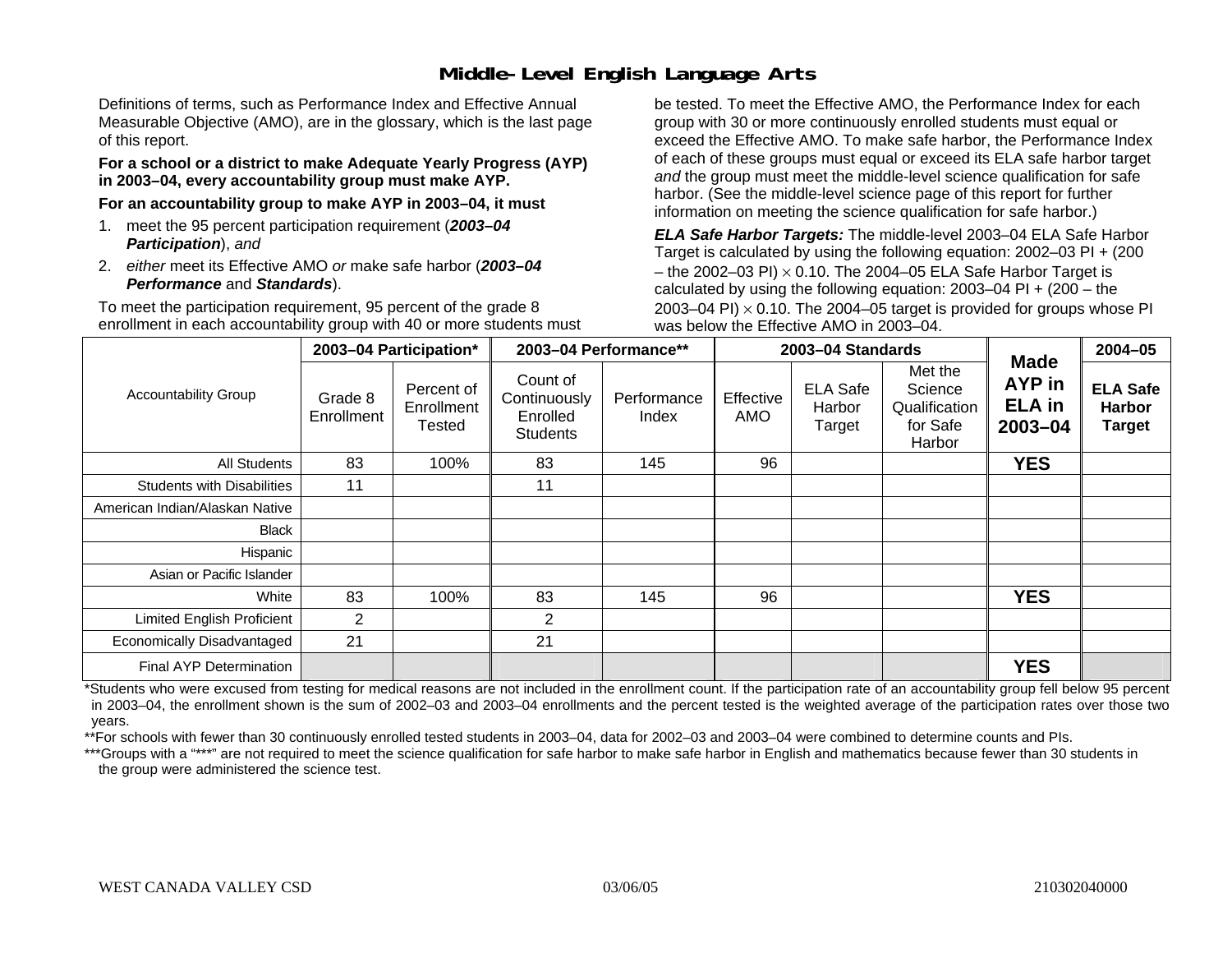### **Middle-Level Mathematics**

Definitions of terms, such as Performance Index and Effective Annual Measurable Objective (AMO), are in the glossary, which is the last page of this report.

#### **For a school or a district to make Adequate Yearly Progress (AYP) in 2003–04, every accountability group must make AYP.**

**For an accountability group to make AYP in 2003–04, it must** 

- 1. meet the 95 percent participation requirement (*2003–04 Participation*), *and*
- 2. *either* meet its Effective AMO *or* make safe harbor (*2003–04 Performance* and *Standards*).

To meet the participation requirement, 95 percent of the grade 8 enrollment in each accountability group with 40 or more students must be tested. To meet the Effective AMO, the Performance Index for each group with 30 or more continuously enrolled students must equal or exceed the Effective AMO. To make safe harbor, the Performance Index of each of these groups must equal or exceed its math safe harbor target *and* the group must meet the middle-level science qualification for safe harbor. (See the middle-level science page of this report for further information on meeting the science qualification for safe harbor.)

*Math Safe Harbor Targets:* The middle-level 2003–04 Math Safe Harbor Target is calculated by using the following equation: 2002–03 PI + (200 – the 2002–03 PI) <sup>×</sup> 0.10. The 2004–05 Math Safe Harbor Target is calculated by using the following equation: 2003–04 PI + (200 – the 2003–04 PI)  $\times$  0.10. The 2004–05 target is provided for groups whose PI was below the Effective AMO in 2003–04.

|                                   |                       | 2003-04 Participation*                    | 2003-04 Performance**                                   |                      |                  | 2003-04 Standards             |                                                           |                                                           | $2004 - 05$                                        |
|-----------------------------------|-----------------------|-------------------------------------------|---------------------------------------------------------|----------------------|------------------|-------------------------------|-----------------------------------------------------------|-----------------------------------------------------------|----------------------------------------------------|
| <b>Accountability Group</b>       | Grade 8<br>Enrollment | Percent of<br>Enrollment<br><b>Tested</b> | Count of<br>Continuously<br>Enrolled<br><b>Students</b> | Performance<br>Index | Effective<br>AMO | Math Safe<br>Harbor<br>Target | Met the<br>Science<br>Qualification<br>for Safe<br>Harbor | <b>Made</b><br><b>AYP</b> in<br><b>Math in</b><br>2003-04 | <b>Math Safe</b><br><b>Harbor</b><br><b>Target</b> |
| All Students                      | 81                    | 100%                                      | 81                                                      | 159                  | 70               |                               |                                                           | <b>YES</b>                                                |                                                    |
| <b>Students with Disabilities</b> | 10                    |                                           | 10                                                      |                      |                  |                               |                                                           |                                                           |                                                    |
| American Indian/Alaskan Native    |                       |                                           |                                                         |                      |                  |                               |                                                           |                                                           |                                                    |
| <b>Black</b>                      |                       |                                           |                                                         |                      |                  |                               |                                                           |                                                           |                                                    |
| Hispanic                          |                       |                                           |                                                         |                      |                  |                               |                                                           |                                                           |                                                    |
| Asian or Pacific Islander         |                       |                                           |                                                         |                      |                  |                               |                                                           |                                                           |                                                    |
| White                             | 81                    | 100%                                      | 81                                                      | 159                  | 70               |                               |                                                           | <b>YES</b>                                                |                                                    |
| <b>Limited English Proficient</b> | 2                     |                                           | 2                                                       |                      |                  |                               |                                                           |                                                           |                                                    |
| Economically Disadvantaged        | 20                    |                                           | 20                                                      |                      |                  |                               |                                                           |                                                           |                                                    |
| <b>Final AYP Determination</b>    |                       |                                           |                                                         |                      |                  |                               |                                                           | <b>YES</b>                                                |                                                    |

\*Students who were excused from testing for medical reasons are not included in the enrollment count. If the participation rate of an accountability group fell below 95 percent in 2003–04, the enrollment shown is the sum of 2002–03 and 2003–04 enrollments and the percent tested is the weighted average of the participation rates over those two years.

\*\*For schools with fewer than 30 continuously enrolled tested students in 2003–04, data for 2002–03 and 2003–04 were combined to determine counts and PIs.

\*\*\*Groups with a "\*\*\*" are not required to meet the science qualification for safe harbor to make safe harbor in English and mathematics because fewer than 30 students in the group were administered the science test.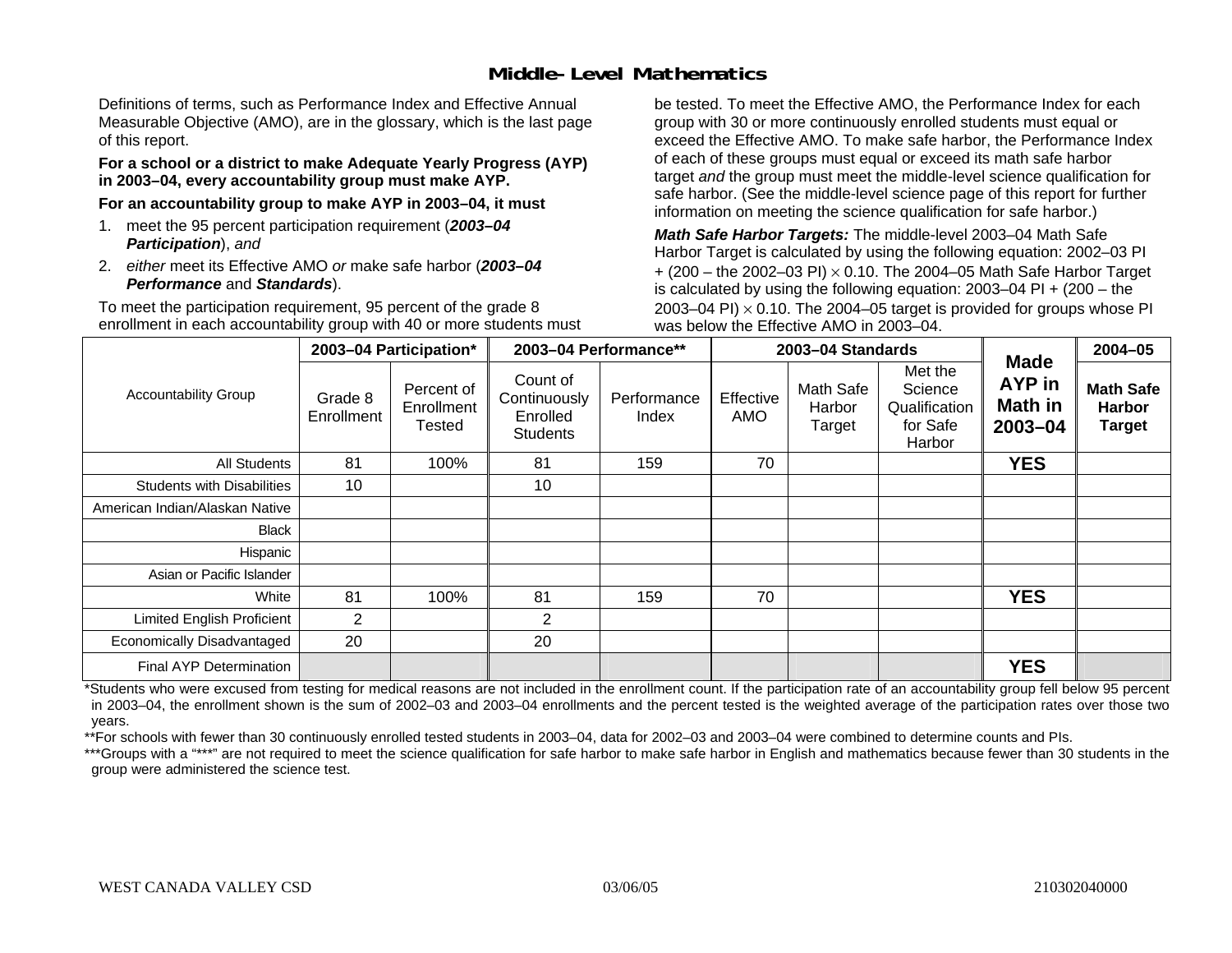### **Middle-Level Science**

Definitions of terms, such as Progress Target and Adequate Yearly Progress (AYP), are in the glossary, which is the last page of this report.

*Made AYP in Science in 2003–04:* For a school or a district to make AYP in science, the Performance Index (PI) for the "All Students" group must equal or exceed the State Science Standard or the Science Progress Target.

*Qualification for Safe Harbor in Middle-Level ELA and Math:* For an accountability group to be considered Qualified for Safe Harbor in

Middle-Level ELA and Math, the PI must equal or exceed the State Science Standard or the Science Progress Target in middle-level science for that group. Groups with fewer than 30 students tested in middle-level science are not subject to this qualification criterion.

*Science Progress Targets:* The middle-level 2003–04 Science Progress Target is calculated by adding one point to the 2002–03 PI. The 2004–05 Science Progress Target is calculated by adding one point to the 2003–04 PI. The 2004–05 target is provided for groups whose PI was below the State Science Standard in 2003–04.

|                                   |                                                         | 2003-04 Performance* |                              | 2003-04 Standards             |                                             | 2003-04                                                                | $2004 - 05$                   |
|-----------------------------------|---------------------------------------------------------|----------------------|------------------------------|-------------------------------|---------------------------------------------|------------------------------------------------------------------------|-------------------------------|
| <b>Accountability Group</b>       | Count of<br>Continuously<br>Enrolled<br><b>Students</b> | Performance<br>Index | State<br>Science<br>Standard | Science<br>Progress<br>Target | <b>Made AYP</b><br>in Science<br>in 2003-04 | Qualified<br>for Safe<br>Harbor in<br>Middle-<br>Level ELA<br>and Math | Science<br>Progress<br>Target |
| <b>All Students</b>               | 80                                                      | 196                  | 100                          |                               | <b>YES</b>                                  | YES.                                                                   |                               |
| <b>Students with Disabilities</b> | 9                                                       |                      |                              |                               |                                             |                                                                        |                               |
| American Indian/Alaskan Native    |                                                         |                      |                              |                               |                                             |                                                                        |                               |
| <b>Black</b>                      |                                                         |                      |                              |                               |                                             |                                                                        |                               |
| Hispanic                          |                                                         |                      |                              |                               |                                             |                                                                        |                               |
| Asian or Pacific Islander         |                                                         |                      |                              |                               |                                             |                                                                        |                               |
| White                             | 80                                                      | 196                  | 100                          |                               |                                             | <b>YES</b>                                                             |                               |
| Limited English Proficient        | 2                                                       |                      |                              |                               |                                             |                                                                        |                               |
| Economically Disadvantaged        | 19                                                      |                      |                              |                               |                                             |                                                                        |                               |
| Final AYP Determination           |                                                         |                      |                              |                               | <b>YES</b>                                  |                                                                        |                               |

\*For schools with fewer than 30 continuously enrolled students in 2003–04, data for 2002–03 and 2003–04 were combined to determine counts and PIs.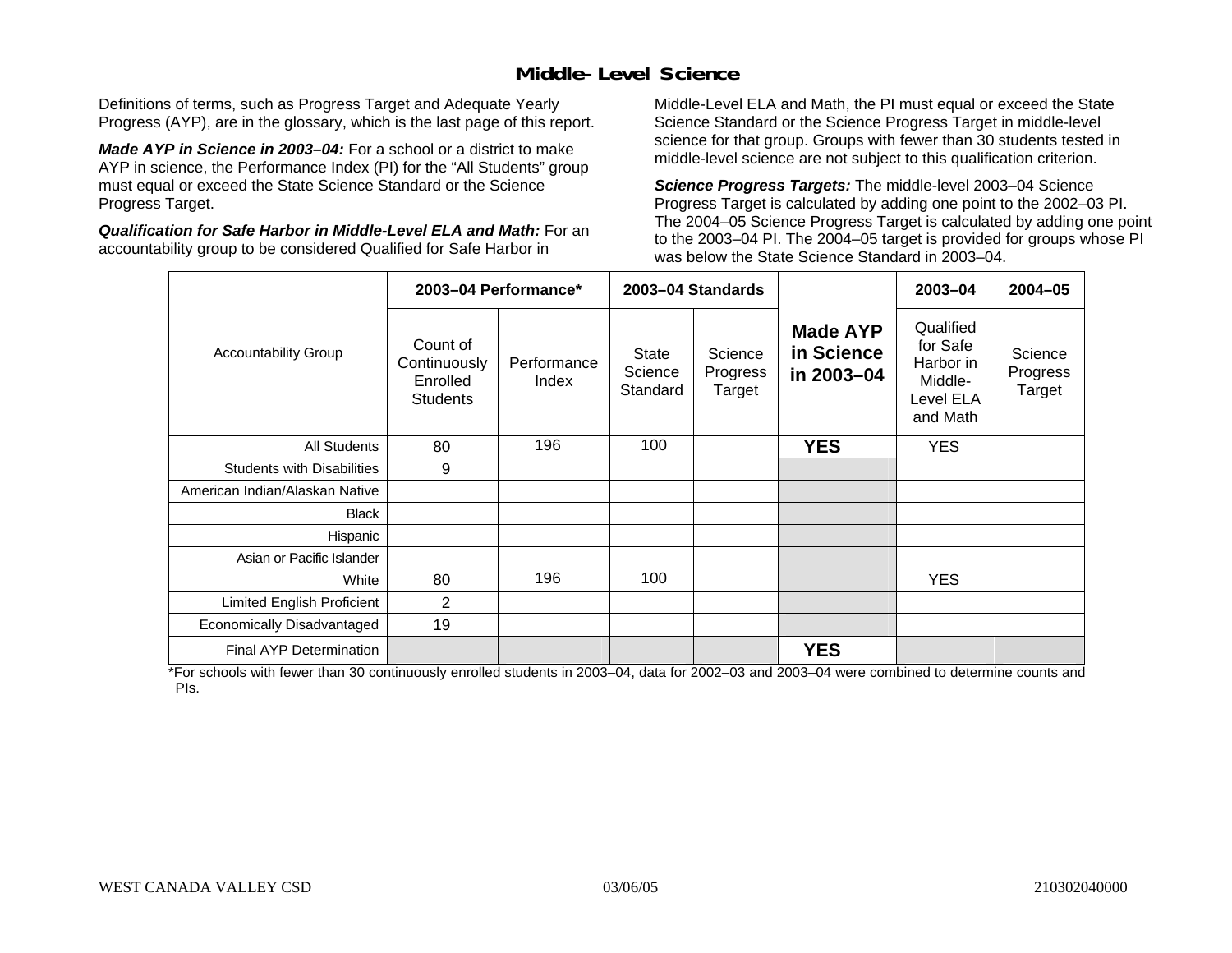## **Secondary-Level English Language Arts**

Definitions of terms, such as Performance Index and Effective Annual Measurable Objective (AMO), are in the glossary, which is the last page of this report.

#### **For a school or a district to make Adequate Yearly Progress (AYP) in 2003–04, every accountability group must make AYP.**

**For an accountability group to make AYP in 2003–04,** 95 percent of seniors in each accountability group of 40 or more must have taken an English examination that meets the student graduation requirement. Each group must also meet its Effective AMO *or* make safe harbor (*2003–04 Performance* and *Standards*). To meet the Effective AMO, the Performance Index for each group with 30 or more cohort members must equal or exceed the Effective AMO. To make safe harbor, the

Performance Index of each of these groups must equal or exceed its ELA safe harbor target *and* the group must meet the graduation-rate qualification for safe harbor. (See the graduation-rate page of this report for further information on meeting the graduation-rate qualification for safe harbor.)

*ELA Safe Harbor Targets:* The secondary-level 2003–04 ELA Safe Harbor Target is calculated by using the following equation: 2002–03 PI + (200 – the 2002–03 PI) <sup>×</sup> 0.10. The 2004–05 ELA Safe Harbor Target is calculated by using the following equation: 2003–04 PI + (200 – the 2003–04 PI)  $\times$  0.10. The 2004–05 target is provided for groups whose PI was below the Effective AMO in 2003–04.

|                                   | 2003-04 Participation             |                                    | 2003-04 Performance*                                        |                      |                  | 2003-04 Standards                      |                                                                    |                                                   | $2004 - 05$                            |
|-----------------------------------|-----------------------------------|------------------------------------|-------------------------------------------------------------|----------------------|------------------|----------------------------------------|--------------------------------------------------------------------|---------------------------------------------------|----------------------------------------|
| <b>Accountability Group</b>       | Count of<br>Seniors in<br>2003-04 | Percent<br>οf<br>Seniors<br>Tested | Count of 2000<br>Accountability<br>Cohort<br><b>Members</b> | Performance<br>Index | Effective<br>AMO | <b>ELA</b><br>Safe<br>Harbor<br>Target | Met the<br>Graduation-<br>Rate<br>Qualification for<br>Safe Harbor | <b>Made</b><br>AYP in<br><b>ELA</b> in<br>2003-04 | <b>ELA</b><br>Safe<br>Harbor<br>Target |
| All Students                      | 65                                | 97%                                | 63                                                          | 176                  | 130              |                                        |                                                                    | <b>YES</b>                                        |                                        |
| <b>Students with Disabilities</b> |                                   |                                    | 3                                                           |                      |                  |                                        |                                                                    |                                                   |                                        |
| American Indian/Alaskan<br>Native |                                   |                                    |                                                             |                      |                  |                                        |                                                                    |                                                   |                                        |
| <b>Black</b>                      |                                   |                                    |                                                             |                      |                  |                                        |                                                                    |                                                   |                                        |
| Hispanic                          |                                   |                                    |                                                             |                      |                  |                                        |                                                                    |                                                   |                                        |
| Asian or Pacific Islander         |                                   |                                    |                                                             |                      |                  |                                        |                                                                    |                                                   |                                        |
| White                             | 65                                | 97%                                | 63                                                          | 176                  | 130              |                                        |                                                                    | <b>YES</b>                                        |                                        |
| <b>Limited English Proficient</b> |                                   |                                    |                                                             |                      |                  |                                        |                                                                    |                                                   |                                        |
| Economically<br>Disadvantaged     | 13                                |                                    | 12                                                          |                      |                  |                                        |                                                                    |                                                   |                                        |
| Final AYP Determination           |                                   |                                    |                                                             |                      |                  |                                        |                                                                    | <b>YES</b>                                        |                                        |

\*For schools with fewer than thirty 2000 accountability cohort members, 1999 and 2000 cohort data were combined to determine counts and PIs.

\*\*Groups with a "\*\*" are not required to meet the graduation-rate qualification for safe harbor, because fewer than 30 members in the 1999 graduation-rate cohort were in those groups.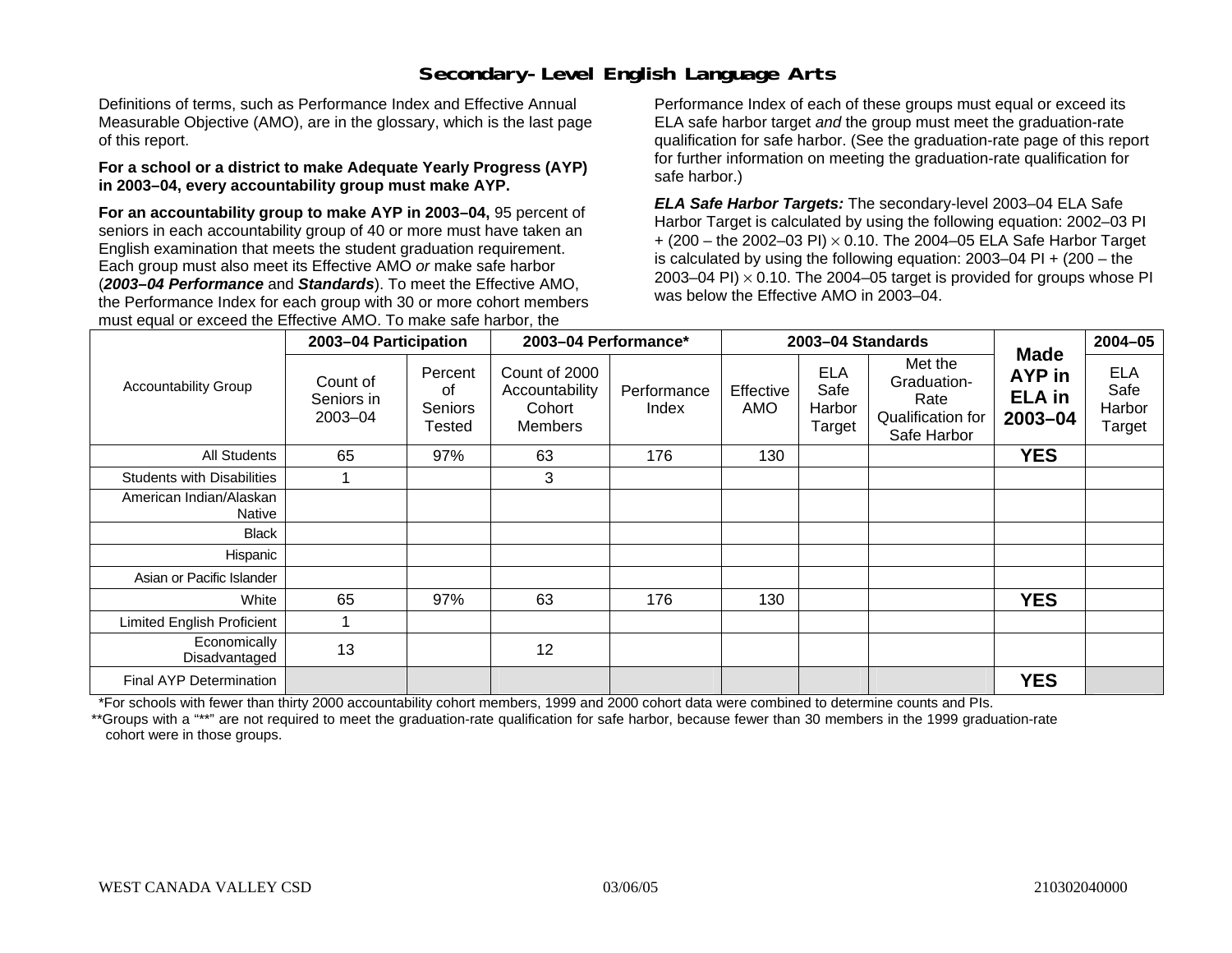## **Secondary-Level Mathematics**

Definitions of terms, such as Performance Index and Effective Annual Measurable Objective (AMO), are in the glossary, which is the last page of this report.

#### **For a school or a district to make Adequate Yearly Progress (AYP) in 2003–04, every accountability group must make AYP.**

**For an accountability group to make AYP in 2003–04,** 95 percent of seniors in each accountability group of 40 or more must have taken a mathematics examination that meets the student graduation requirement. Each group must also meet its Effective AMO *or* make safe harbor (*2003–04 Performance* and *Standards*). To meet the Effective AMO, the Performance Index for each group with 30 or more cohort members must equal or exceed the Effective AMO. To make safe

harbor, the Performance Index of each of these groups must equal or exceed its math safe harbor target *and* the group must meet the graduation-rate qualification for safe harbor. (See the graduation-rate page of this report for further information on meeting the graduation-rate qualification for safe harbor.)

*Math Safe Harbor Targets:* The secondary-level 2003–04 Math Safe Harbor Target is calculated by using the following equation: 2002–03 PI + (200 – the 2002–03 PI) <sup>×</sup> 0.10. The 2004–05 Math Safe Harbor Target is calculated by using the following equation: 2003–04 PI + (200 – the 2003–04 PI)  $\times$  0.10. The 2004–05 target is provided for groups whose PI was below the Effective AMO in 2003–04.

|                                   | 2003-04 Participation             |                                    | 2003-04 Performance*                                        |                      |                  | 2003-04 Standards                |                                                                    |                                                 | $2004 - 05$                      |
|-----------------------------------|-----------------------------------|------------------------------------|-------------------------------------------------------------|----------------------|------------------|----------------------------------|--------------------------------------------------------------------|-------------------------------------------------|----------------------------------|
| <b>Accountability Group</b>       | Count of<br>Seniors in<br>2003-04 | Percent<br>0f<br>Seniors<br>Tested | Count of 2000<br>Accountability<br>Cohort<br><b>Members</b> | Performance<br>Index | Effective<br>AMO | Math<br>Safe<br>Harbor<br>Target | Met the<br>Graduation-<br>Rate<br>Qualification for<br>Safe Harbor | <b>Made</b><br>AYP in<br>Math in<br>$2003 - 04$ | Math<br>Safe<br>Harbor<br>Target |
| <b>All Students</b>               | 65                                | 95%                                | 63                                                          | 176                  | 120              |                                  |                                                                    | <b>YES</b>                                      |                                  |
| <b>Students with Disabilities</b> |                                   |                                    | 3                                                           |                      |                  |                                  |                                                                    |                                                 |                                  |
| American Indian/Alaskan<br>Native |                                   |                                    |                                                             |                      |                  |                                  |                                                                    |                                                 |                                  |
| <b>Black</b>                      |                                   |                                    |                                                             |                      |                  |                                  |                                                                    |                                                 |                                  |
| Hispanic                          |                                   |                                    |                                                             |                      |                  |                                  |                                                                    |                                                 |                                  |
| Asian or Pacific Islander         |                                   |                                    |                                                             |                      |                  |                                  |                                                                    |                                                 |                                  |
| White                             | 65                                | 95%                                | 63                                                          | 176                  | 120              |                                  |                                                                    | <b>YES</b>                                      |                                  |
| Limited English Proficient        |                                   |                                    |                                                             |                      |                  |                                  |                                                                    |                                                 |                                  |
| Economically<br>Disadvantaged     | 13                                |                                    | 12                                                          |                      |                  |                                  |                                                                    |                                                 |                                  |
| Final AYP Determination           |                                   |                                    |                                                             |                      |                  |                                  |                                                                    | <b>YES</b>                                      |                                  |

\*For schools with fewer than thirty 2000 accountability cohort members, 1999 and 2000 cohort data were combined to determine counts and PIs.

\*\*Groups with a "\*\*" are not required to meet the graduation-rate qualification for safe harbor, because fewer than 30 members in the 1999 graduation-rate cohort were in those groups.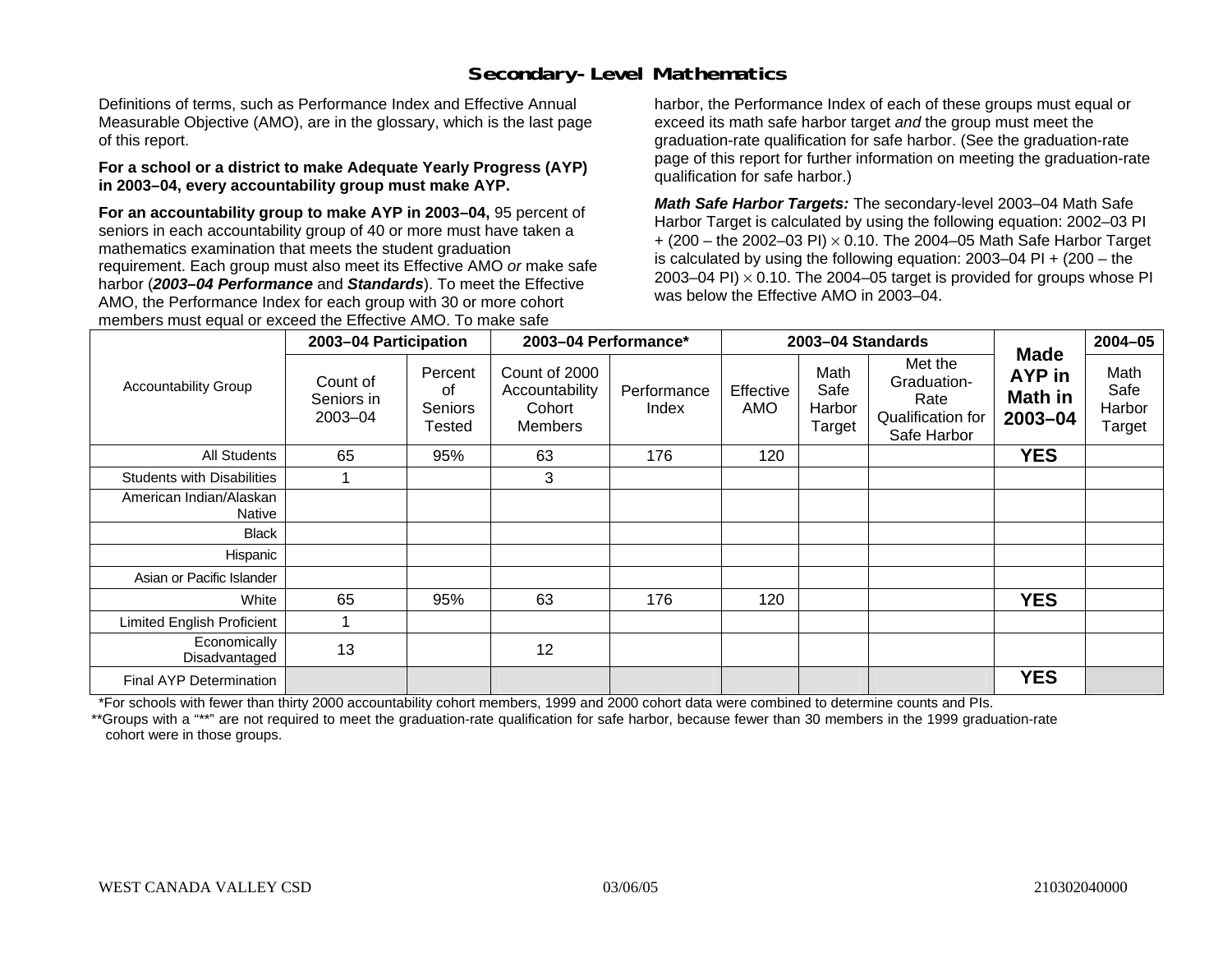### **Graduation Rate**

Definitions of terms, such as Progress Target and Adequate Yearly Progress (AYP), are in the glossary, which is the last page of this report.

*Made AYP in Graduation Rate in 2003–04:* For a school or a district to make AYP in graduation rate, the Percent Earning a Local Diploma by August 31, 2003 for the "All Students" group must equal or exceed the Graduation-Rate Standard or the Graduation-Rate Progress Target.

*Qualification for Safe Harbor in Secondary-Level ELA and Math:* For an accountability group to be considered Qualified for Safe Harbor in Secondary-Level ELA and Math, the Percent Earning a Local Diploma by August 31, 2003 must equal or exceed the Graduation-Rate Standard or the Graduation-Rate Progress Target for that group.

*Graduation-Rate Progress Targets:* The 2003–04 Graduation-Rate Progress Target is calculated by adding one point to the Percent of the 1998 Cohort Earning a Local Diploma by August 31, 2002. The 2004–05 Graduation-Rate Progress Target is calculated by adding one point to the Percent of the 1999 Cohort Earning a Local Diploma by August 31, 2003. This target is provided for each group whose Percent Earning a Local Diploma by August 31, 2003 is below the Graduation-Rate Standard in 2003–04 (55). Groups with fewer than 30 cohort members are not subject to this criterion.

|                                   |                                                                  | 2003-04 Performance                                      |                                 | 2003-04 Standards                         |                                                                         | 2003-04                                                                   | $2004 - 05$                               |
|-----------------------------------|------------------------------------------------------------------|----------------------------------------------------------|---------------------------------|-------------------------------------------|-------------------------------------------------------------------------|---------------------------------------------------------------------------|-------------------------------------------|
| <b>Accountability Group</b>       | Count of<br>1999<br>Graduation-<br>Rate Cohort<br><b>Members</b> | Percent Earning a<br>Local Diploma by<br>August 31, 2003 | Graduation-<br>Rate<br>Standard | Graduation-<br>Rate<br>Progress<br>Target | <b>Made AYP</b><br><u>in</u><br><b>Graduation</b><br>Rate in<br>2003-04 | Qualified<br>for Safe<br>Harbor in<br>Secondary-<br>Level ELA<br>and Math | Graduation-<br>Rate<br>Progress<br>Target |
| All Students                      | 67                                                               | 91                                                       | 55                              |                                           | <b>YES</b>                                                              | <b>YES</b>                                                                |                                           |
| <b>Students with Disabilities</b> | 9                                                                |                                                          |                                 |                                           |                                                                         |                                                                           |                                           |
| American Indian/Alaskan Native    |                                                                  |                                                          |                                 |                                           |                                                                         |                                                                           |                                           |
| <b>Black</b>                      |                                                                  |                                                          |                                 |                                           |                                                                         |                                                                           |                                           |
| Hispanic                          |                                                                  |                                                          |                                 |                                           |                                                                         |                                                                           |                                           |
| Asian or Pacific Islander         |                                                                  |                                                          |                                 |                                           |                                                                         |                                                                           |                                           |
| White                             | 67                                                               | 91                                                       | 55                              |                                           |                                                                         | <b>YES</b>                                                                |                                           |
| Limited English Proficient        |                                                                  |                                                          |                                 |                                           |                                                                         |                                                                           |                                           |
| Economically Disadvantaged        | 18                                                               |                                                          |                                 |                                           |                                                                         |                                                                           |                                           |
| <b>Final AYP Determination</b>    |                                                                  |                                                          |                                 |                                           | <b>YES</b>                                                              |                                                                           |                                           |